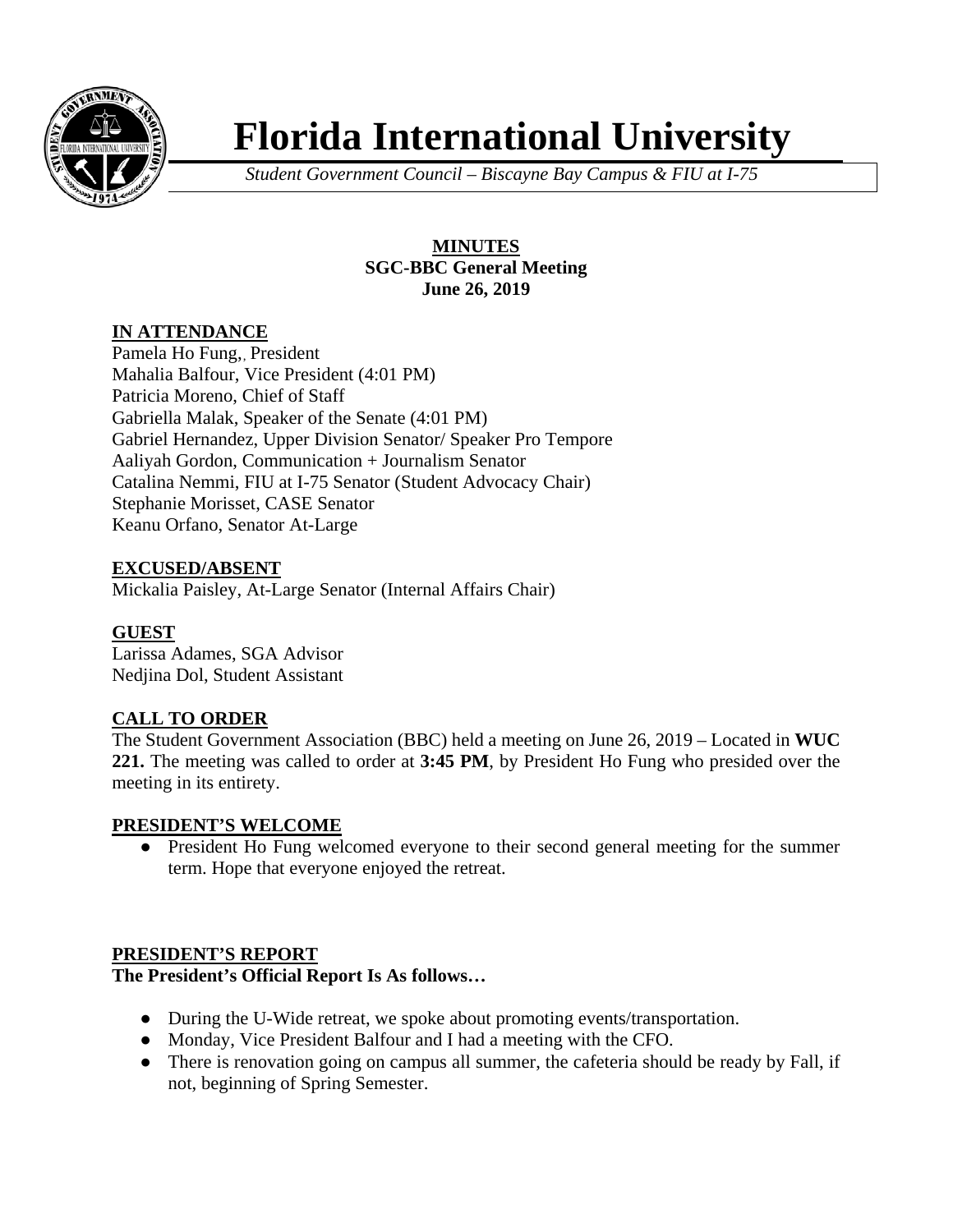- Met with the President and we spoke about class availabilities at BBC, I also told him about our priorities and community outreach ideas, such as, good health and mental balance workshops with different guest speakers.
- Have a meeting with EVP Desantis this Friday.

# **FIU at I-75 REPORT**

# **The FIU at -75 Official Report Is As Follows…**

- Diana Arcentales We had the Summer B event, the students were happy and many offices were tabling.
- Next event will be for stress relief week which will be in July 15-18.
- They are planning events for Week Of Welcome.

# **VICE PRESIDENT'S REPORT**

**Vice President Balfour …** 

- This Monday, I had a meeting with President Rosenberg & CFO and we spoke about our plans for both BBC and I75.
- I emailed the council for the 1st President Roundtable.
- I set an appointment to meet with Dr. Desantis.
- I will be meeting with Mr. Ortiz along with President Ho Fung on July 2nd.
- Met with former Vice President Espino to talk about PharmaBox.

# **SENATE SPEAKER REPORT**

**Speaker Malak …** 

- Thank you for the great work at U-Wide.
- Please recruit new members as much as you can.

# **SPEAKER PRO TEMPORE REPORT**

**Speaker Pro Hernandez …** 

- Completed the one on one questions.
- Will start collecting Senator's availability for the private meetings and each meeting will be 10-20 minutes long.

## **CHIEF OF STAFF REPORT Chief of Staff Moreno...**

- Thanked everyone.
- Assisted Sahara with flyers for Bayview Hall.
- Created instagram post for open positions.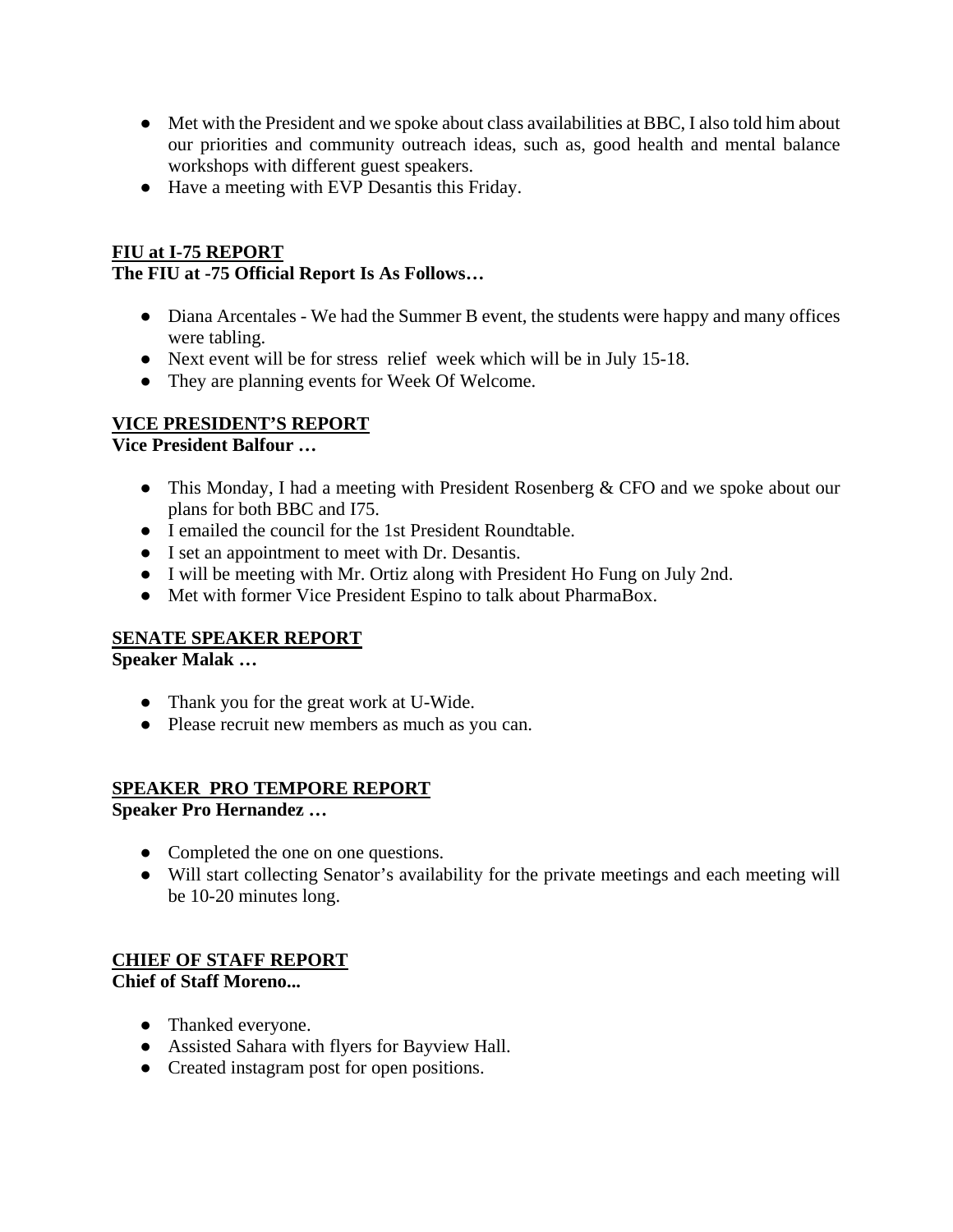- Interviewed a candidate for Director of Public Relations, coming on Monday to present in front of the senate.
- Created a list of events we can have and collaborate with each other.
- Working on Executive Binder.

# **CABINET REPORTS**

No Report

# **SENATORS REPORTS**

Senator Nemmi …

- Planning an Art Therapy at i75 for finals week.
- Working on a big event at Miramar for community outreach.
- Planning to speak with Dr. Desantis in regards to Food Pantry at i75.
- Working on a survey to add more classes at BBC.

# **ADVISOR'S REPORT**

**Ms. Adames…** 

- Stated, "Please finish quiz, in order to know your strength for presentational workshop."
- Add events and check the Tabling Sign Up sheet in the Drive.
- The Freshman Conventional and bayview Move in are great opportunity to recruit and table.

# **Dr. Montgomery…**

- Thanked everyone for being at the U-Wide Retreat.
- Reminded everyone to complete the post evaluating survey.

# **APPROVAL OF THE MINUTES**

The council reviewed the minutes of May 29th, 2019.

Senator Nemmi moved to approve the minutes of May 29th, 2019. Senator Morisset seconded the motion. The motion passed unanimously.

# **NEW BUSINESS**

# **A. Emoluments Second Reading**

Second Reading of the Emoluments was read by Vice President Balfour. President Ho Fung opened floor for Q/A.

Senator Nemmi asked, "Does Panther Power money come from U-Wide or BBC?"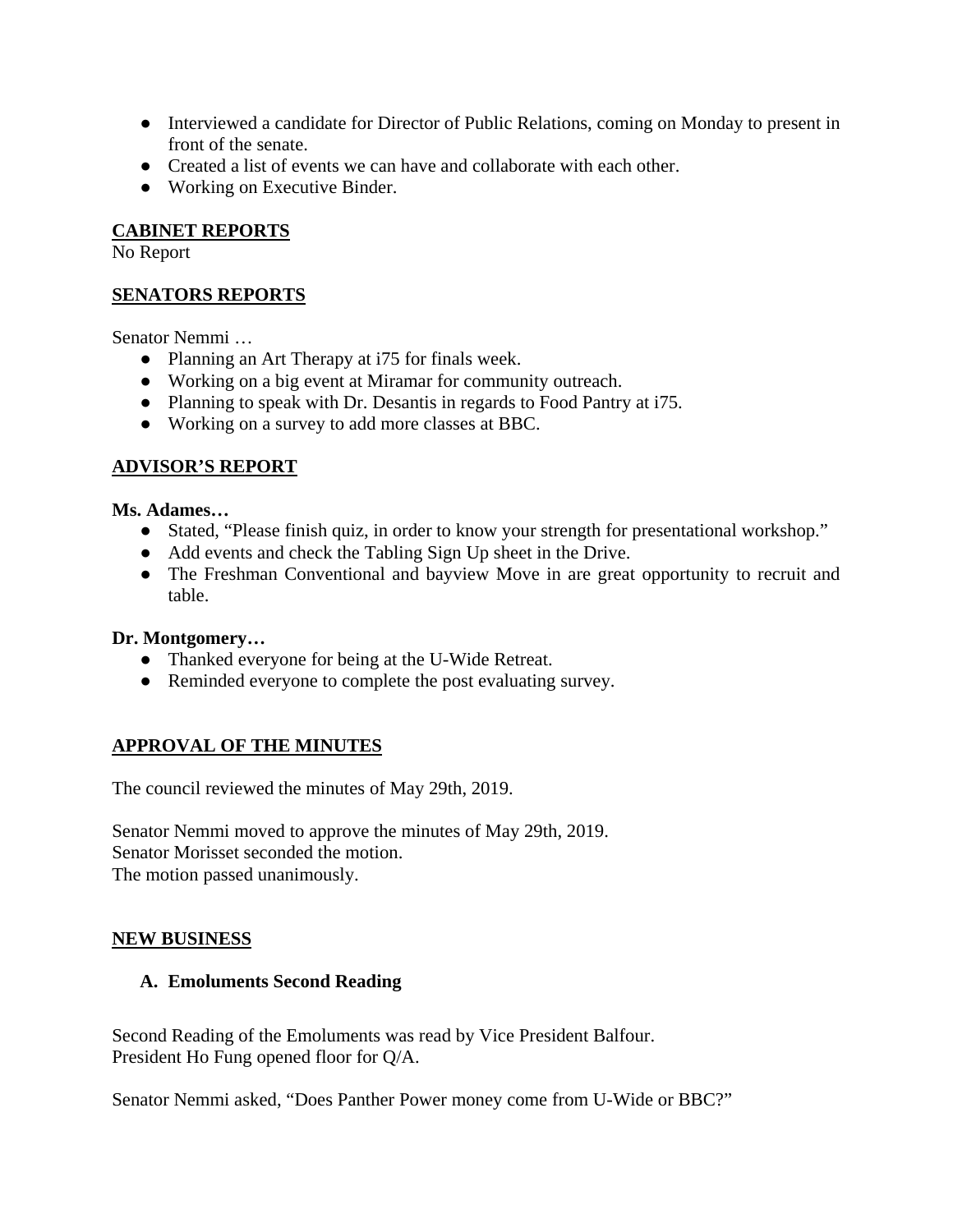Vice President Balfour responded, "BBC"

Senator Orfano moves to Approve the Emoluments 2019-2020. Senator Hernadez seconds.

President Ho Fund opened floor for discussion

ROLL CALL

Speaker Malak - Yea Senator Gordon - Yea Senator Hernandez - Yea Senator Nemmi - Yea Senator Morisset - Yea Senator Orfano - Yea

With a vote of 6/0/0, Emoluments 2019-2020 was approved.

# **DISCUSSION**

## **A. Signature Events BBC and MMC**

President Ho Fung stated that she wants to see more collaboration and for SGC to promote events better with both campuses.

President Ho Fung asked the council to share their ideas. The council shared and discussed their ideas on Signature events at BBC and MMC.

#### **B. Free Transportation Marketing**

President Ho Fung stated that the Signature Event Committee will discuss this topic.

Vice President Balfour stated that the Ribbon Cutting Ceremony will be the first week of Fall semester and she is hoping that it will at BBC.

President Ho Fung reminded the council that E-Board meeting is today after this meeting.

#### **C. Timeline of 2019-2020 Projects**

President Ho Fung mentioned that she is working on a calendar for each month for timeline of each project.

#### **D. Kayaking Day**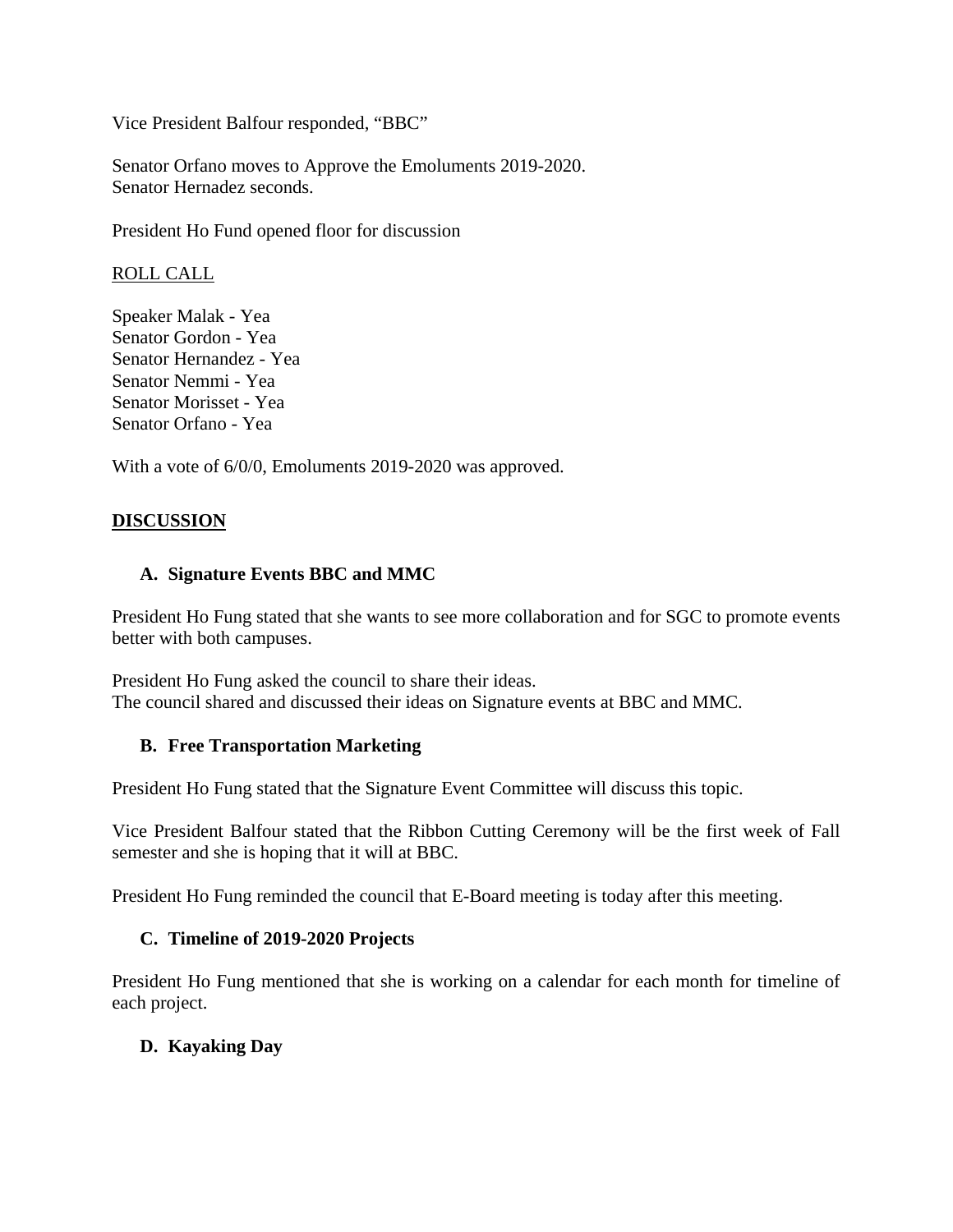President Ho Fung announces that there will be a Kayaking Day with the council at BBC, it will be a team building activity within the council. President Ho Fung will keep everyone updated with the dates. She also stated that it might be open to other councils as well.

Senator Orfano moves to nominate Senator Nemmi as Student Advocacy Chair. Senator Nemmi Accepts.

Senator Orfano moves to close nominations.

President Ho Fung granted 2 minutes for Senator Nemmi to present herself in front of the council. Senator Nemmi presented herself.

President Ho Fung granted 5 minutes for Q/A.

Senator Morisset move to extend Q/A for 2 minutes. Speaker Malak seconds.

## ROLL CALL

Speaker Malak - Yea Senator Gordon - Yea Senator Hernandez - Yea Senator Nemmi - Abstain Senator Morisset - Yea Senator Orfano - Yea

With a Vote of 5/0/1, Senator Nemmi was approved as Student Advocacy Chair.

#### **E. Student Concerns**

No Student Concerns.

#### **ANNOUNCEMENTS**

- **SGC-BBC Pictures for Promotions**
- Bayview Move-In August 24
- Freshman Convocation, August 25

#### **ADJOURNMENT**

Senator Orfano moved to adjourn the meeting at 5:01 PM. Senator Malak seconded the motion.